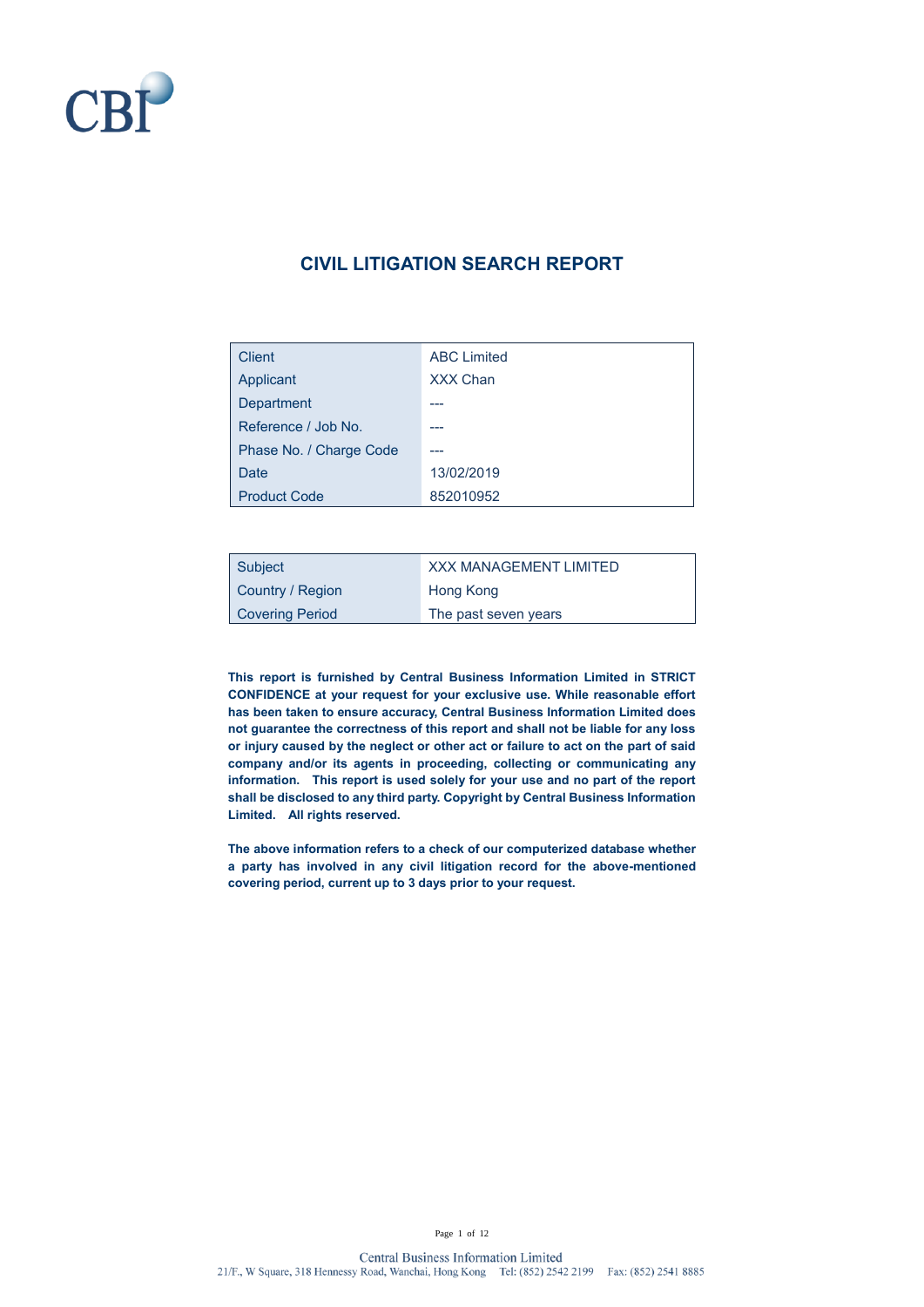

#### **REGISTRATION INFORMATION**

| Company Name (English) | <b>XXX MANAGEMENT LIMITED</b>     |                                   |
|------------------------|-----------------------------------|-----------------------------------|
| Company Name (Chinese) | XXX 管理有限公司                        |                                   |
| Company No.            | 0092XXX                           |                                   |
| Company Type           | Private company limited by shares |                                   |
| <b>Active Status</b>   | Live                              |                                   |
| Date of Incorporation  | 06/07/XXXX                        |                                   |
| Name History           | 29/01/1982                        | XXX MANAGEMENT LIMITED XXX 管理有限公司 |
|                        |                                   |                                   |
|                        | 23/01/1981                        | XXX MANAGEMENT LIMITED XXX 管理有限公司 |

⚫ **Additional legal search(s) can be conducted on the Subject's former names upon request.**

#### **CIVIL LITIGATION RECORDS FOR THE PAST SEVEN YEARS**

| Name of Court                | Case Type   | Explanation                                                | <b>Number of Records</b> |
|------------------------------|-------------|------------------------------------------------------------|--------------------------|
| <b>Court of Final Appeal</b> | <b>FACV</b> | <b>Final Appeal</b>                                        | 0                        |
|                              | <b>FAMV</b> | Miscellaneous Proceedings                                  | 0                        |
|                              | <b>FAMP</b> | Miscellaneous Proceedings                                  | 0                        |
| Court of Appeal              | <b>CACV</b> | <b>Civil Appeal</b>                                        | 0                        |
| <b>High Court</b>            | <b>HCA</b>  | <b>High Court Civil Action</b>                             | 0                        |
|                              | <b>HCAL</b> | High Court Constitutional and Administrative Law           | 0                        |
|                              |             | Proceedings                                                |                          |
|                              | <b>HCAJ</b> | <b>Admiralty Action</b>                                    | 0                        |
|                              | <b>HCB</b>  | <b>Bankruptcy Proceedings</b>                              | 0                        |
|                              | <b>HCCL</b> | <b>High Court Commercial Action</b>                        | 0                        |
|                              | <b>HCCW</b> | <b>Companies Winding-up Proceedings</b>                    | 0                        |
|                              | <b>HCCT</b> | <b>High Court Construction and Arbitration Proceedings</b> | 0                        |
|                              | <b>HCMP</b> | <b>High Court Miscellaneous Proceedings</b>                | 0                        |
|                              | <b>HCPI</b> | <b>High Court Personal Injuries Action</b>                 | $\overline{2}$           |
| <b>District Court</b>        | <b>DCCJ</b> | <b>District Court Civil Action</b>                         | 0                        |
|                              | <b>DCDT</b> | <b>Distraint Case</b>                                      | 0                        |
|                              | <b>DCTC</b> | <b>District Court Tax Claim</b>                            | 0                        |
|                              | <b>DCEC</b> | <b>District Court Employee's Compensation Case</b>         | 11                       |
|                              | <b>DCMP</b> | <b>District Court Miscellaneous Proceedings</b>            | 0                        |
|                              | <b>DCPI</b> | <b>District Court Personal Injuries Action</b>             | $\mathbf{0}$             |
| <b>Tribunals</b>             | <b>SCTC</b> | <b>Small Claims Tribunal Case</b>                          | 28                       |
|                              | <b>LBTC</b> | <b>Labour Tribunal</b>                                     | 3                        |
|                              | LD          | <b>Lands Tribunal</b>                                      | 0                        |
|                              |             | <b>Total</b>                                               | 44                       |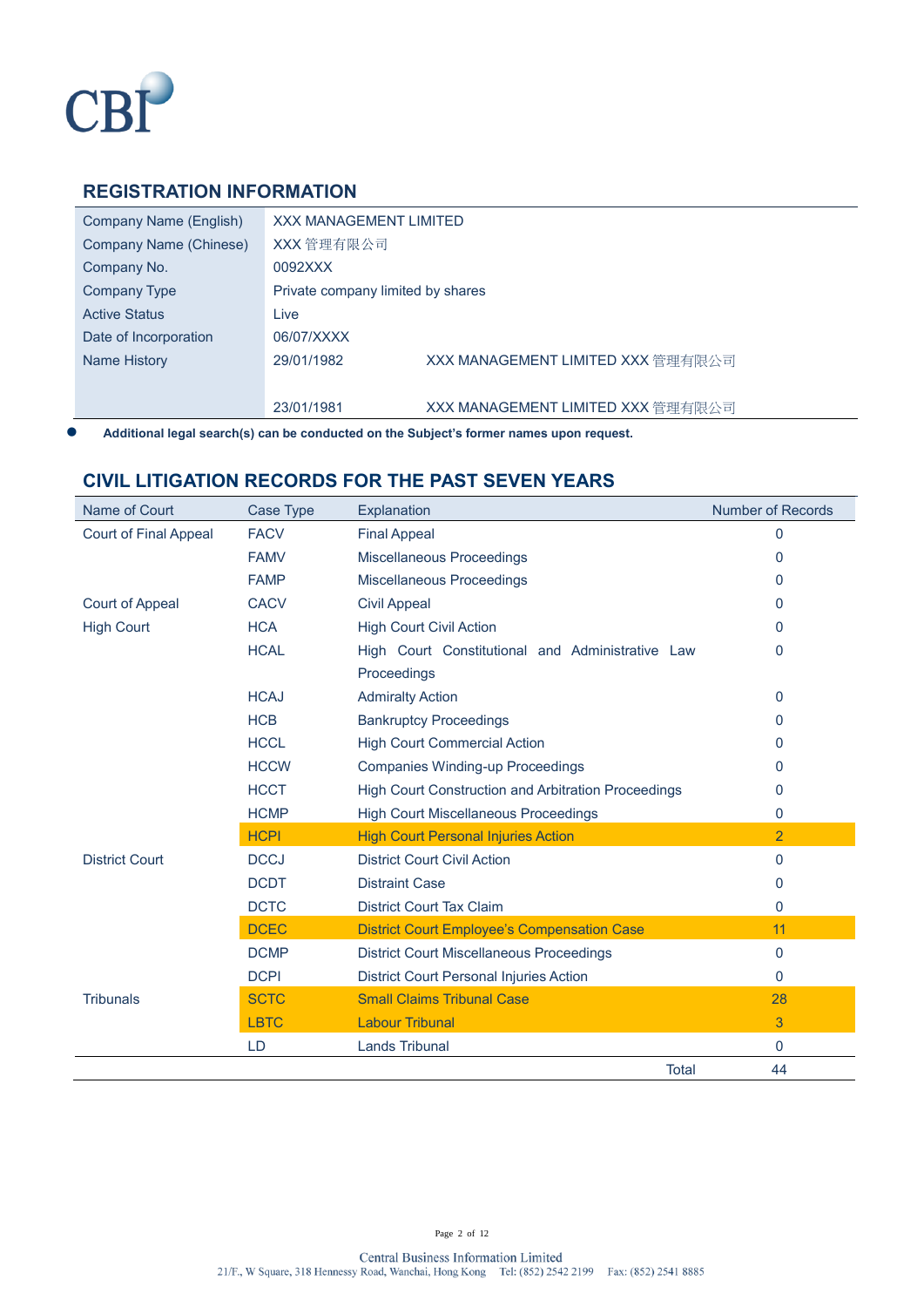

## **COURT OF FINAL APPEAL**

Result No records have been found during the investigation.

## **COURT OF APPEAL**

#### **HIGH COURT**

| Record               | $1$ of $2$                                      |
|----------------------|-------------------------------------------------|
| Date                 | 08/01/2019                                      |
| <b>Plaintiff</b>     | XXX Kin Keung                                   |
| Defendant            | <b>XXX Management Limited</b>                   |
|                      | <b>XXX And Company Limited</b>                  |
|                      | XXX Management Limited And XXX Services Limited |
|                      | <b>XXX Environment Services Limited</b>         |
| Amount               | <b>Not Stated</b>                               |
| Cause                | Pre-Trial Review 審訊前審核                          |
| <b>Action Number</b> | HCPIXXX/XXXX 傷亡訴訟                               |

| Record               | $2$ of $2$                    |
|----------------------|-------------------------------|
| Date                 | 29/10/2018                    |
| <b>Plaintiff</b>     | XXX Wai To                    |
| Defendant            | <b>XXX Management Limited</b> |
| Amount               | <b>Not Stated</b>             |
| Cause                | Personal Injuries Action      |
| <b>Action Number</b> | HCPIXXX/XXXX                  |

## **DISTRICT COURT**

| Record               | 1 of 11                                   |
|----------------------|-------------------------------------------|
| Date                 | 20/03/2019                                |
| <b>Plaintiff</b>     | XXX Wai Hung XXX 慧紅                       |
| <b>Address</b>       | XXX, Pik Hoi House, Choi Hung Estate, KLN |
| Defendant            | XXX Management Limited XXX 管理有限公司         |
| Amount               | <b>Not Stated</b>                         |
| Cause                | Employees' Compensation Case 僱員補償案件       |
| <b>Action Number</b> | DCECXXX/XXXX                              |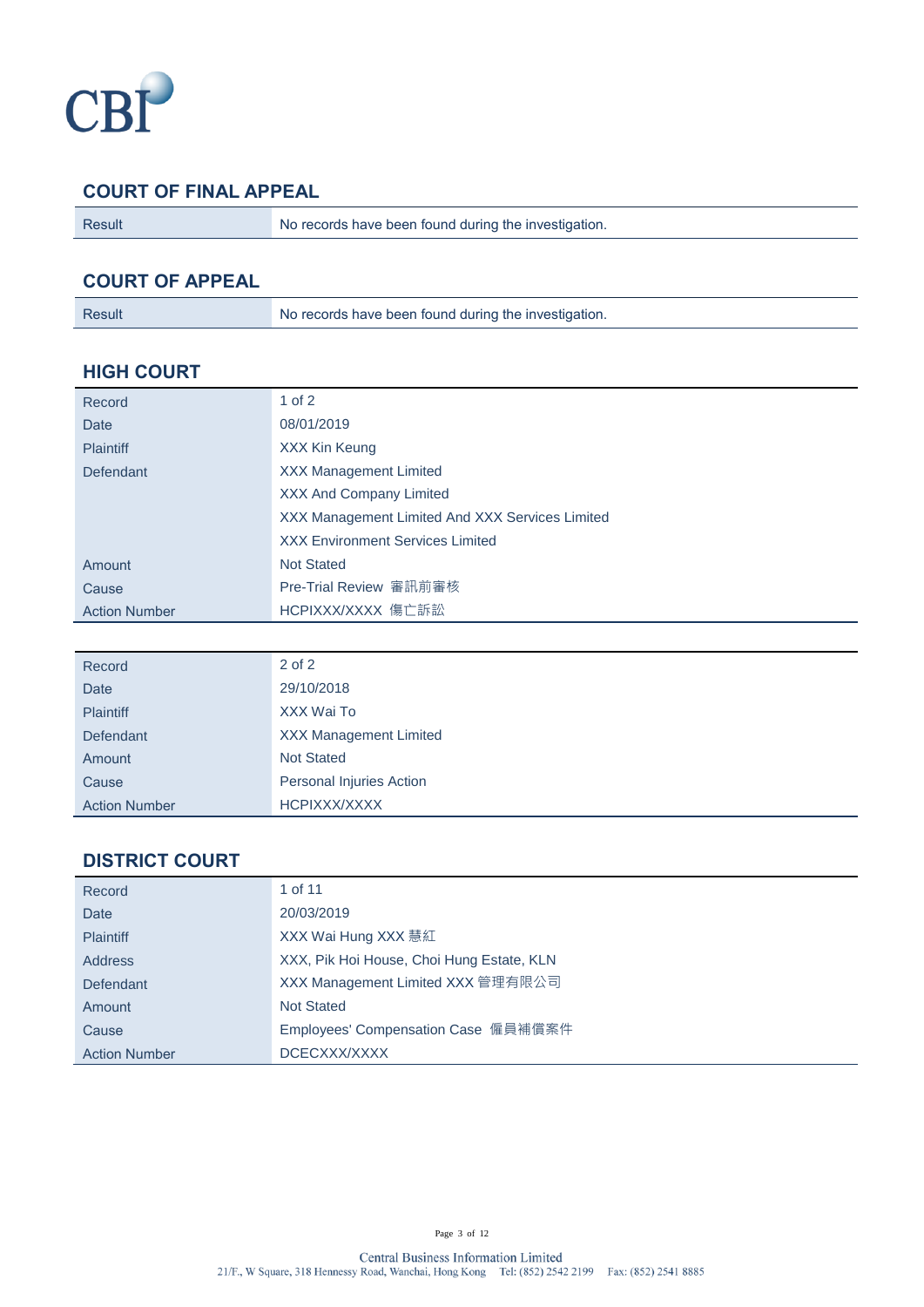

| Record               | 2 of 11                                                                |
|----------------------|------------------------------------------------------------------------|
| Date                 | 08/01/2019                                                             |
| <b>Plaintiff</b>     | XXX Chi Wah                                                            |
| Address              | XXX, , Sheung Hong House, Upper Ngau Tau Kok Estate, Ngau Tau Kok, KLN |
| Defendant            | <b>XXX Management Limited</b>                                          |
| Amount               | <b>Not Stated</b>                                                      |
| Cause                | Employees' Compensation Case 僱員補償案件                                    |
| <b>Action Number</b> | DCECXXX/XXXX                                                           |

| Record               | 3 of 11                                                    |
|----------------------|------------------------------------------------------------|
| <b>Date</b>          | 16/11/2018                                                 |
| <b>Plaintiff</b>     | XXX Suet Ching formerly known as XXX Qian                  |
| <b>Address</b>       | XXX, Hong Ching House, Kai Ching Estate, Kowloon City, KLN |
| Defendant            | <b>XXX Management Limited</b>                              |
| Amount               | <b>Not Stated</b>                                          |
| Cause                | Employees' Compensation Case 僱員補償案件                        |
| <b>Action Number</b> | DCECXXX/XXXX                                               |

| Record               | 4 of 11                                |
|----------------------|----------------------------------------|
| Date                 | 15/06/2018                             |
| <b>Plaintiff</b>     | XXX Lai Ngo Maggie                     |
| <b>Address</b>       | XXX, Muk Min Ha Village, Tsuen Wan, NT |
| Defendant            | <b>XXX Management Limited</b>          |
| Amount               | <b>Not Stated</b>                      |
| Cause                | Employees' Compensation Case 僱員補償案件    |
| <b>Action Number</b> | DCECXXX/XXXX                           |

| Record               | 5 of 11                                          |
|----------------------|--------------------------------------------------|
| Date                 | 15/05/2018                                       |
| <b>Plaintiff</b>     | XXX Wai Kuen XXX 偉權                              |
| Address              | XXX, Shin Tsui House, Fu Shin Estate, Tai Po, NT |
| Defendant            | XXX Management Limited XXX 管理有限公司                |
| Amount               | <b>Not Stated</b>                                |
| Cause                | Employees' Compensation Case 僱員補償案件              |
| <b>Action Number</b> | DCECXXX/XXXX                                     |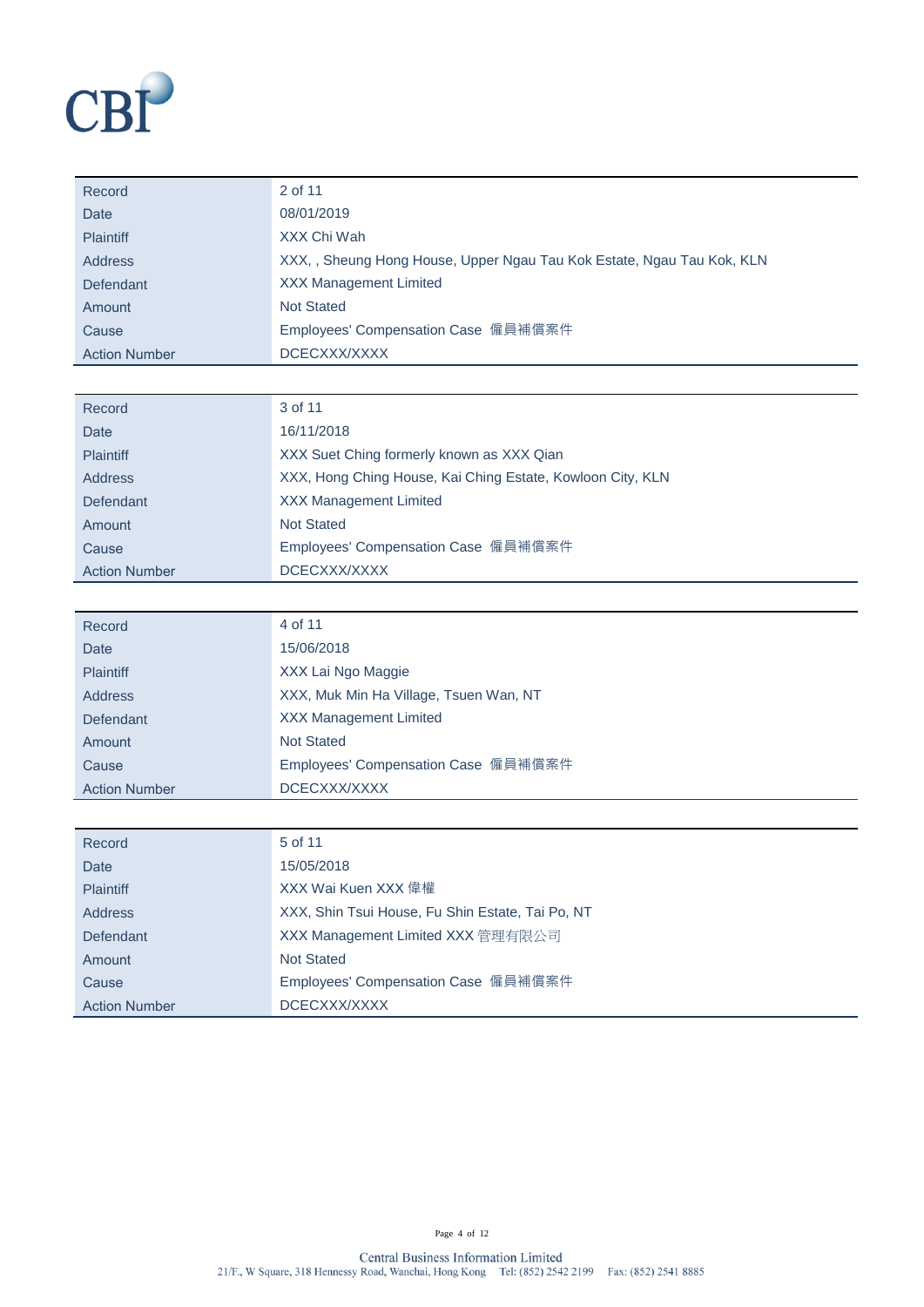

| Record               | 6 of 11                                                  |
|----------------------|----------------------------------------------------------|
| Date                 | 03/05/2018                                               |
| <b>Plaintiff</b>     | XXX Cho Chiu                                             |
| Address              | XXX, Peony House, So UK Estate, Cheung Sha Wan Road, KLN |
| Defendant            | <b>XXX Management Limited</b>                            |
| Amount               | <b>Not Stated</b>                                        |
| Cause                | Employees' Compensation Case 僱員補償案件                      |
| <b>Action Number</b> | DCECXXX/XXXX                                             |

| Record               | 7 of 11                                          |
|----------------------|--------------------------------------------------|
| Date                 | 21/03/2018                                       |
| <b>Plaintiff</b>     | XXX Sau Mui                                      |
| <b>Address</b>       | XXX, Lai Nga House, Hong Nga Court, Lam Tin, KLN |
| Defendant            | <b>XXX Management Limited</b>                    |
| Amount               | <b>Not Stated</b>                                |
| Cause                | Employees' Compensation Case 僱員補償案件              |
| <b>Action Number</b> | DCECXXX/XXXX                                     |

| Record               | 8 of 11                               |
|----------------------|---------------------------------------|
| Date                 | 08/02/2018                            |
| <b>Plaintiff</b>     | XXX Chung Wing c/o Messrs. CW Lawyers |
| Defendant            | <b>XXX Management Limited</b>         |
| Amount               | <b>Not Stated</b>                     |
| Cause                | Employees' Compensation Case 僱員補償案件   |
| <b>Action Number</b> | DCECXXX/XXXX                          |

| Record               | 9 of 11                                |
|----------------------|----------------------------------------|
| Date                 | 30/01/2018                             |
| <b>Plaintiff</b>     | XXX Lai Ngo Maggie                     |
| <b>Address</b>       | XXX, Muk Min Ha Village, Tsuen Wan, NT |
| Defendant            | <b>XXX Management Limited</b>          |
| Amount               | <b>Not Stated</b>                      |
| Cause                | Employees' Compensation Case 僱員補償案件    |
| <b>Action Number</b> | DCECXXX/XXXX                           |

Page 5 of 12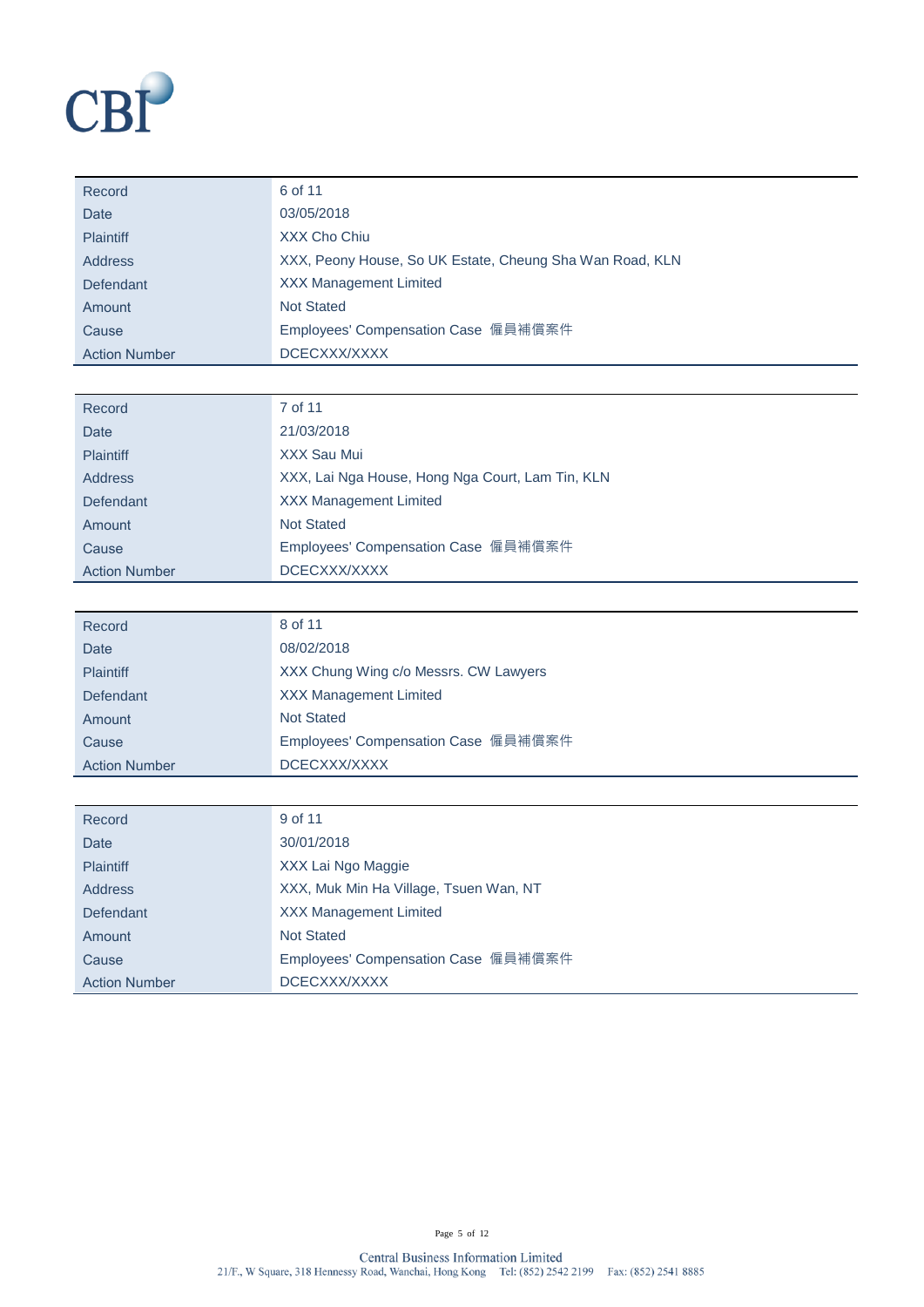

| Record               | 10 of 11                                      |
|----------------------|-----------------------------------------------|
| Date                 | 12/01/2018                                    |
| <b>Plaintiff</b>     | XXX Ping Lai Diana                            |
| <b>Address</b>       | XXX, Tai Shun House, 4 Hong Cheung Street, HK |
| Defendant            | <b>XXX Management Limited</b>                 |
| Amount               | <b>Not Stated</b>                             |
| Cause                | Employees' Compensation Case 僱員補償案件           |
| <b>Action Number</b> | DCECXXX/XXXX                                  |

| Record               | 11 of 11                            |
|----------------------|-------------------------------------|
| <b>Date</b>          | 04/01/2018                          |
| <b>Plaintiff</b>     | XXX Wing Mui Maria.                 |
| Defendant            | <b>XXX Management Limited</b>       |
| Amount               | <b>Not Stated</b>                   |
| Cause                | Employees' Compensation Case 僱員補償案件 |
| <b>Action Number</b> | DCECXXX/XXXX                        |

# **TRIBUNALS**

| Record               | 1 of 31                       |  |
|----------------------|-------------------------------|--|
| <b>Date</b>          | 19/03/2019                    |  |
| <b>Plaintiff</b>     | <b>XXX Management Limited</b> |  |
| Defendant            | <b>XXX Kwong Ming</b>         |  |
|                      | XXX Ping Kwan                 |  |
| Amount               | <b>Not Stated</b>             |  |
| Cause                | Motor Claims 交通意外賠償           |  |
| <b>Action Number</b> | SCTCXXX/XXXX                  |  |

| Record               | 2 of 31                       |
|----------------------|-------------------------------|
| <b>Date</b>          | 12/03/2019                    |
| <b>Plaintiff</b>     | <b>XXX Unit Limited</b>       |
| <b>Defendant</b>     | <b>XXX Management Limited</b> |
|                      | XXX of Mountain Lodge         |
| Amount               | <b>Not Stated</b>             |
| Cause                | Miscellaneous 雜項              |
| <b>Action Number</b> | SCTCXXX/XXXX                  |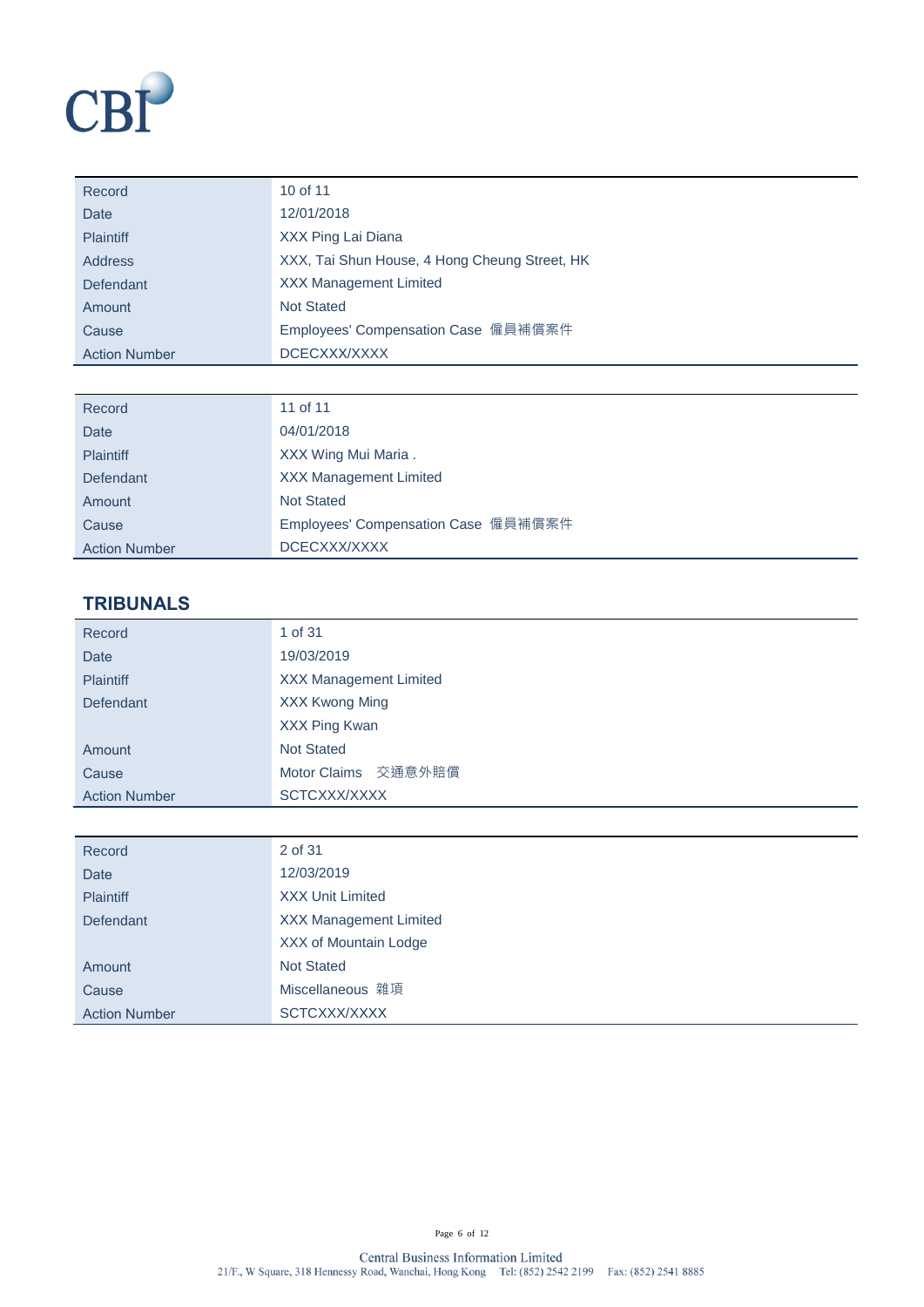

| Record               | 3 of 31                       |
|----------------------|-------------------------------|
| Date                 | 26/02/2019                    |
| <b>Plaintiff</b>     | <b>XXX Management Limited</b> |
| Defendant            | XXX Wai Fong                  |
| Amount               | <b>Not Stated</b>             |
| Cause                | Management Fees/Deficit 管理費   |
| <b>Action Number</b> | SCTCXXX/XXXX                  |

| Record               | 4 of 31                       |
|----------------------|-------------------------------|
| Date                 | 26/02/2019                    |
| <b>Plaintiff</b>     | <b>XXX Management Limited</b> |
| Defendant            | XXX Choi Yuk Carol            |
|                      | XXX Yan Che Raymond           |
| Amount               | <b>Not Stated</b>             |
| Cause                | Management Fees/Deficit 管理費   |
| <b>Action Number</b> | SCTCXXX/XXXX                  |
|                      |                               |

| Record               | 5 of 31                       |
|----------------------|-------------------------------|
| Date                 | 26/02/2019                    |
| <b>Plaintiff</b>     | <b>XXX Management Limited</b> |
| Defendant            | XXX Ching Pao                 |
| Amount               | <b>Not Stated</b>             |
| Cause                | Management Fees/Deficit 管理費   |
| <b>Action Number</b> | SCTCXXX/XXXX                  |

| Record               | 6 of 31                        |
|----------------------|--------------------------------|
| Date                 | 20/02/2019                     |
| <b>Plaintiff</b>     | <b>XXX Engineering Limited</b> |
| Defendant            | <b>XXX Management Limited</b>  |
| Amount               | <b>Not Stated</b>              |
| Cause                | 服務費<br>Service Charge          |
| <b>Action Number</b> | SCTCXXX/XXXX                   |

| Record               | 7 of 31                       |
|----------------------|-------------------------------|
| <b>Date</b>          | 18/02/2019                    |
| <b>Plaintiff</b>     | <b>XXX Management Limited</b> |
| Defendant            | XXX (HK) Limited              |
| Amount               | <b>Not Stated</b>             |
| Cause                | Miscellaneous 雜項              |
| <b>Action Number</b> | SCTCXXX/XXXX                  |
|                      |                               |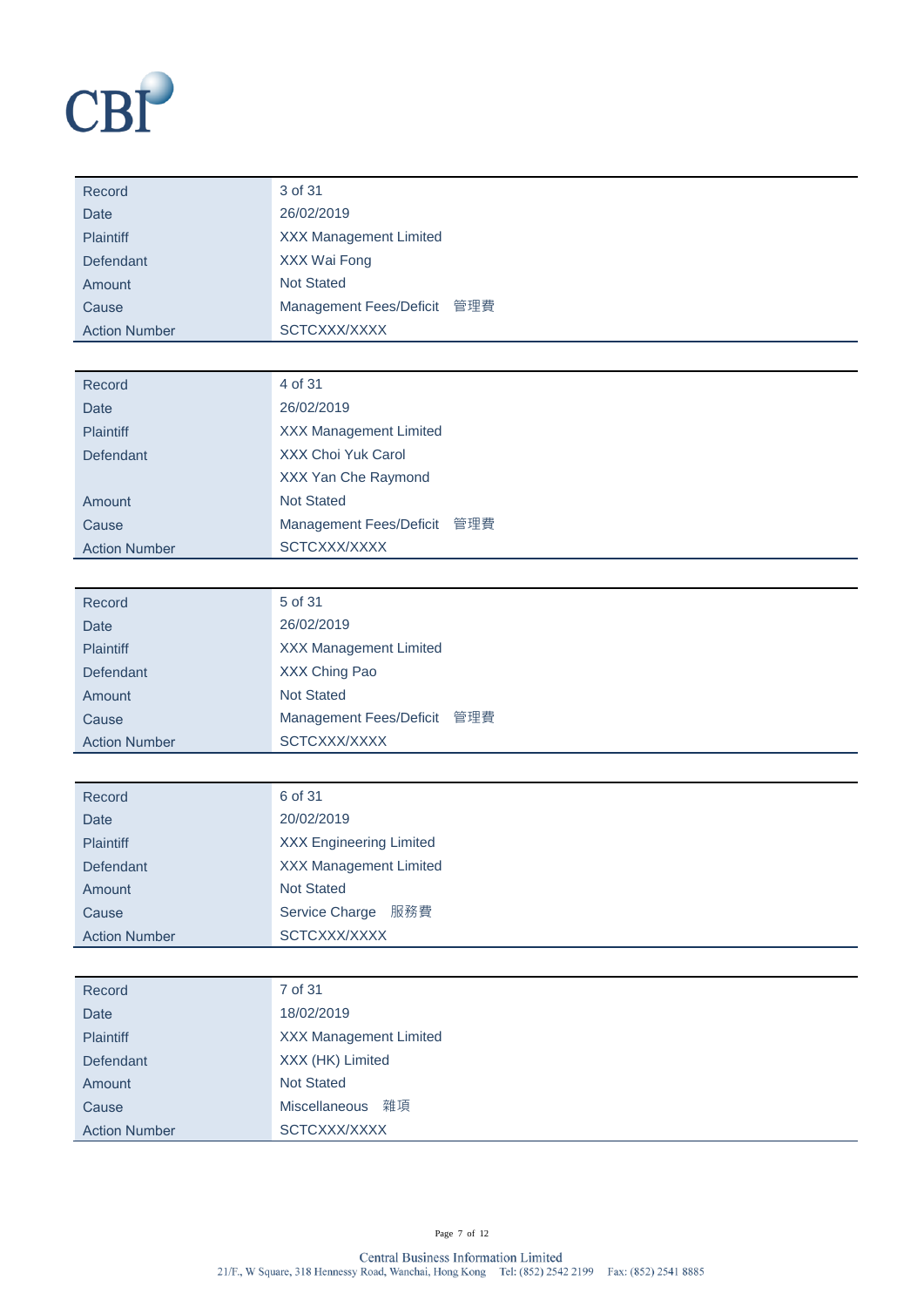

| Record               | 8 of 31                       |
|----------------------|-------------------------------|
| <b>Date</b>          | 13/02/2019                    |
| <b>Plaintiff</b>     | <b>XXX Management Limited</b> |
| Defendant            | XXX Weili                     |
| Amount               | <b>Not Stated</b>             |
| Cause                | Management Fees/Deficit 管理費   |
| <b>Action Number</b> | SCTCXXX/XXXX                  |

| Record               | 9 of 31                       |
|----------------------|-------------------------------|
| Date                 | 11/02/2019                    |
| <b>Plaintiff</b>     | XXX Yuk Wah                   |
| Defendant            | <b>XXX Management Limited</b> |
| Amount               | <b>Not Stated</b>             |
| Cause                | Miscellaneous 雜項              |
| <b>Action Number</b> | SCTCXXX/XXXX                  |

| Record               | 10 of 31                          |
|----------------------|-----------------------------------|
| Date                 | 31/01/2019                        |
| <b>Plaintiff</b>     | XXX Cheong Fat XXX 昌發             |
| Defendant            | XXX Management Limited XXX 管理有限公司 |
| Amount               | <b>Not Stated</b>                 |
| Cause                | Labour Dispute                    |
| <b>Action Number</b> | LBTCXXX/XXXX                      |

| Record               | 11 of 31                      |
|----------------------|-------------------------------|
| Date                 | 28/01/2019                    |
| <b>Plaintiff</b>     | <b>XXX Management Limited</b> |
| Defendant            | <b>XXX Ying</b>               |
| Amount               | <b>Not Stated</b>             |
| Cause                | Management Fees/Deficit 管理費   |
| <b>Action Number</b> | SCTCXXX/XXXX                  |

| Record               | 12 of 31                      |
|----------------------|-------------------------------|
| Date                 | 28/01/2019                    |
| <b>Plaintiff</b>     | <b>XXX Management Limited</b> |
| Defendant            | XXX Wai To                    |
|                      | XXX Wai Ming                  |
| Amount               | <b>Not Stated</b>             |
| Cause                | Management Fees/Deficit 管理費   |
| <b>Action Number</b> | SCTCXXX/XXXX                  |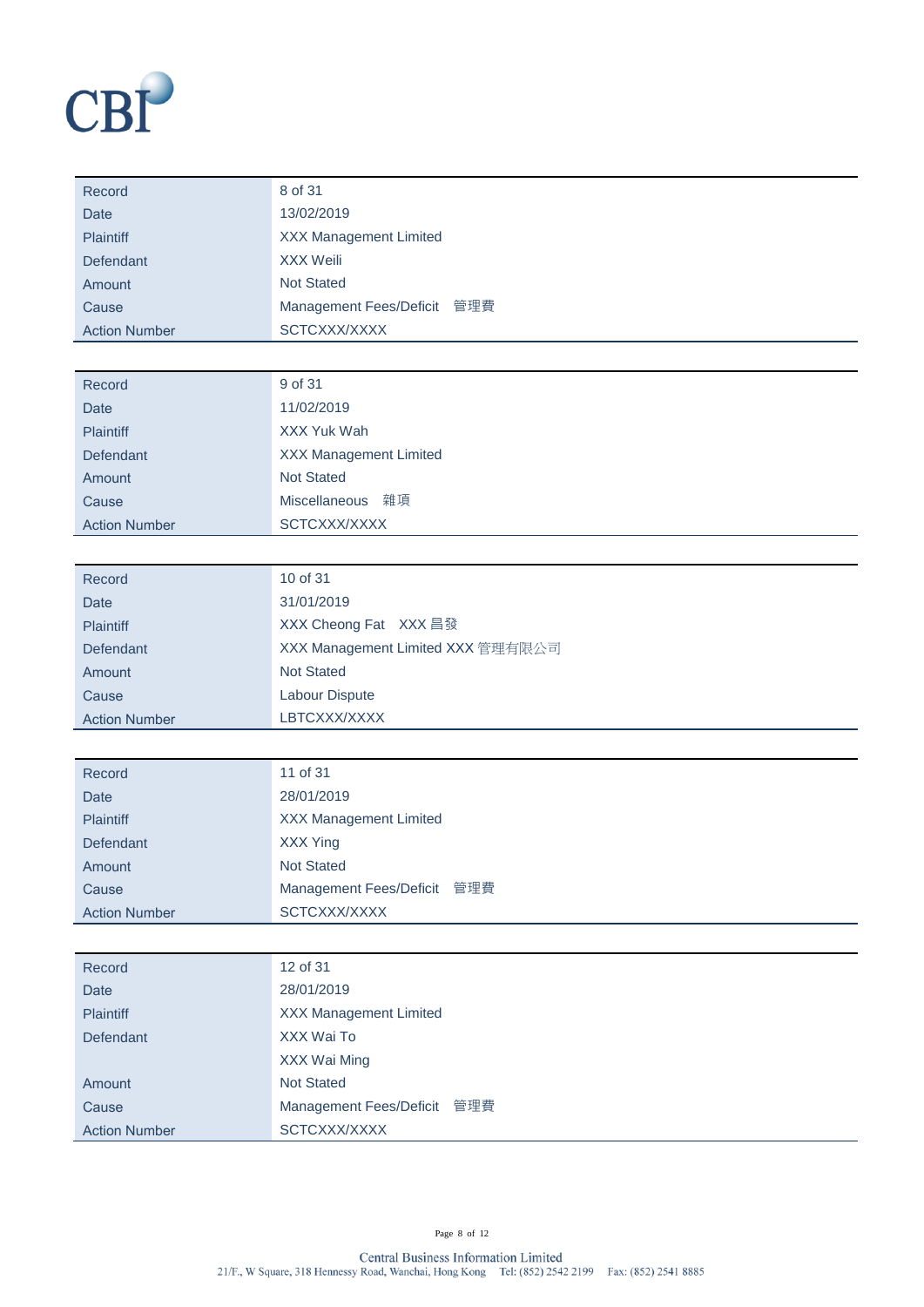

| Record               | 13 of 31                      |
|----------------------|-------------------------------|
| Date                 | 02/01/2019                    |
| <b>Plaintiff</b>     | <b>XXX Management Limited</b> |
| Defendant            | XXX Sau Chun                  |
| Amount               | <b>Not Stated</b>             |
| Cause                | Management Fees/Deficit 管理費   |
| <b>Action Number</b> | SCTCXXX/XXXX                  |

| 02/01/2019<br><b>Date</b><br><b>XXX Management Limited</b><br><b>Plaintiff</b><br><b>XXX Kwok Tsun</b><br>Defendant<br>XXX Tsz Ni Jenny |
|-----------------------------------------------------------------------------------------------------------------------------------------|
|                                                                                                                                         |
|                                                                                                                                         |
|                                                                                                                                         |
|                                                                                                                                         |
| <b>Not Stated</b><br>Amount                                                                                                             |
| Management Fees/Deficit 管理費<br>Cause                                                                                                    |
| SCTCXXX/XXXX<br><b>Action Number</b>                                                                                                    |

| Record               | 15 of 31                      |
|----------------------|-------------------------------|
| Date                 | 02/01/2019                    |
| <b>Plaintiff</b>     | <b>XXX Management Limited</b> |
| Defendant            | <b>XXX Man Suen Katherine</b> |
| Amount               | <b>Not Stated</b>             |
| Cause                | Management Fees/Deficit 管理費   |
| <b>Action Number</b> | SCTCXXX/XXXX                  |

| Record               | 16 of 31                      |
|----------------------|-------------------------------|
| Date                 | 02/01/2019                    |
| <b>Plaintiff</b>     | <b>XXX Management Limited</b> |
| <b>Defendant</b>     | XXX Chui Lin                  |
| Amount               | <b>Not Stated</b>             |
| Cause                | Management Fees/Deficit 管理費   |
| <b>Action Number</b> | SCTCXXX/XXXX                  |

| Record               | 17 of 31                    |
|----------------------|-----------------------------|
| <b>Date</b>          | 03/12/2018                  |
| <b>Plaintiff</b>     | XXX 管理有限公司                  |
| <b>Defendant</b>     | <b>XXX Kwok Lin</b>         |
|                      | XXX Pui San Anita           |
|                      | XXX Sau Fung                |
| Amount               | <b>Not Stated</b>           |
| Cause                | Management Fees/Deficit 管理費 |
| <b>Action Number</b> | SCTCXXX/XXXX                |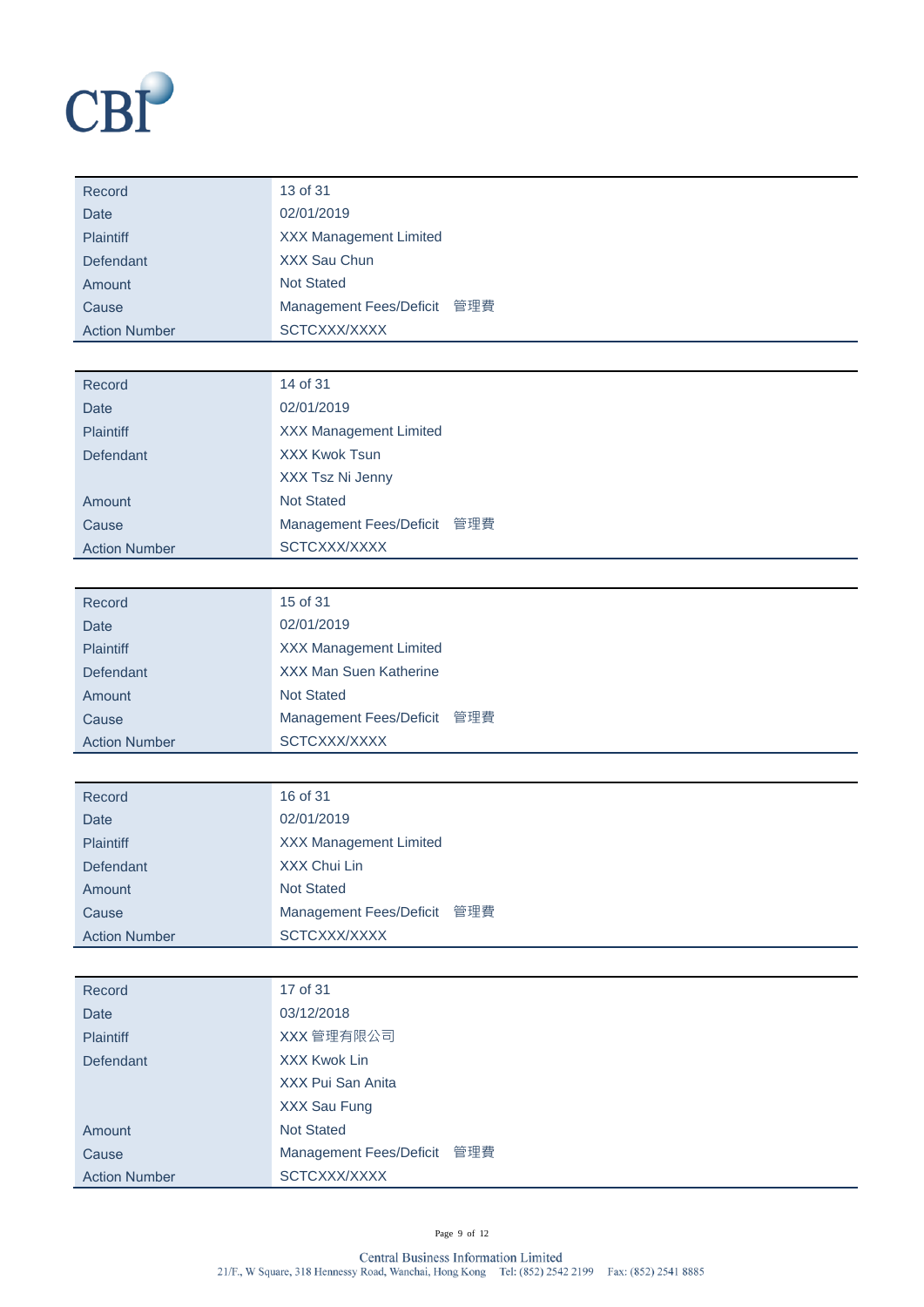

| Record               | 18 of 31                      |
|----------------------|-------------------------------|
| Date                 | 26/11/2018                    |
| <b>Plaintiff</b>     | <b>XXX Management Limited</b> |
| <b>Defendant</b>     | <b>XXX Tat Man</b>            |
| Amount               | <b>Not Stated</b>             |
| Cause                | Management Fees/Deficit 管理費   |
| <b>Action Number</b> | SCTCXXX/XXXX                  |

| Record               | 19 of 31                      |
|----------------------|-------------------------------|
| Date                 | 26/11/2018                    |
| <b>Plaintiff</b>     | <b>XXX Management Limited</b> |
| Defendant            | <b>XXX Tat Man</b>            |
| Amount               | <b>Not Stated</b>             |
| Cause                | Management Fees/Deficit 管理費   |
| <b>Action Number</b> | SCTCXXX/XXXX                  |

| Record               | 20 of 31                              |
|----------------------|---------------------------------------|
| Date                 | 26/11/2018                            |
| <b>Plaintiff</b>     | <b>XXX Management Limited</b>         |
| Defendant            | XXX Tai Hei                           |
|                      | XXX Wai Sze                           |
| Amount               | <b>Not Stated</b>                     |
| Cause                | 管理費<br><b>Management Fees/Deficit</b> |
| <b>Action Number</b> | SCTCXXX/XXXX                          |

| Record               | 21 of 31                      |
|----------------------|-------------------------------|
| <b>Date</b>          | 26/11/2018                    |
| <b>Plaintiff</b>     | <b>XXX Management Limited</b> |
| Defendant            | XXX Chi Ting                  |
| Amount               | <b>Not Stated</b>             |
| Cause                | Management Fees/Deficit 管理費   |
| <b>Action Number</b> | SCTCXXX/XXXX                  |

| Record               | 22 of 31                              |
|----------------------|---------------------------------------|
| <b>Date</b>          | 26/11/2018                            |
| <b>Plaintiff</b>     | <b>XXX Management Limited</b>         |
| Defendant            | XXX Ki Chi                            |
|                      | XXX Chui Yuk Nancy                    |
| Amount               | <b>Not Stated</b>                     |
| Cause                | 管理費<br><b>Management Fees/Deficit</b> |
| <b>Action Number</b> | SCTCXXX/XXXX                          |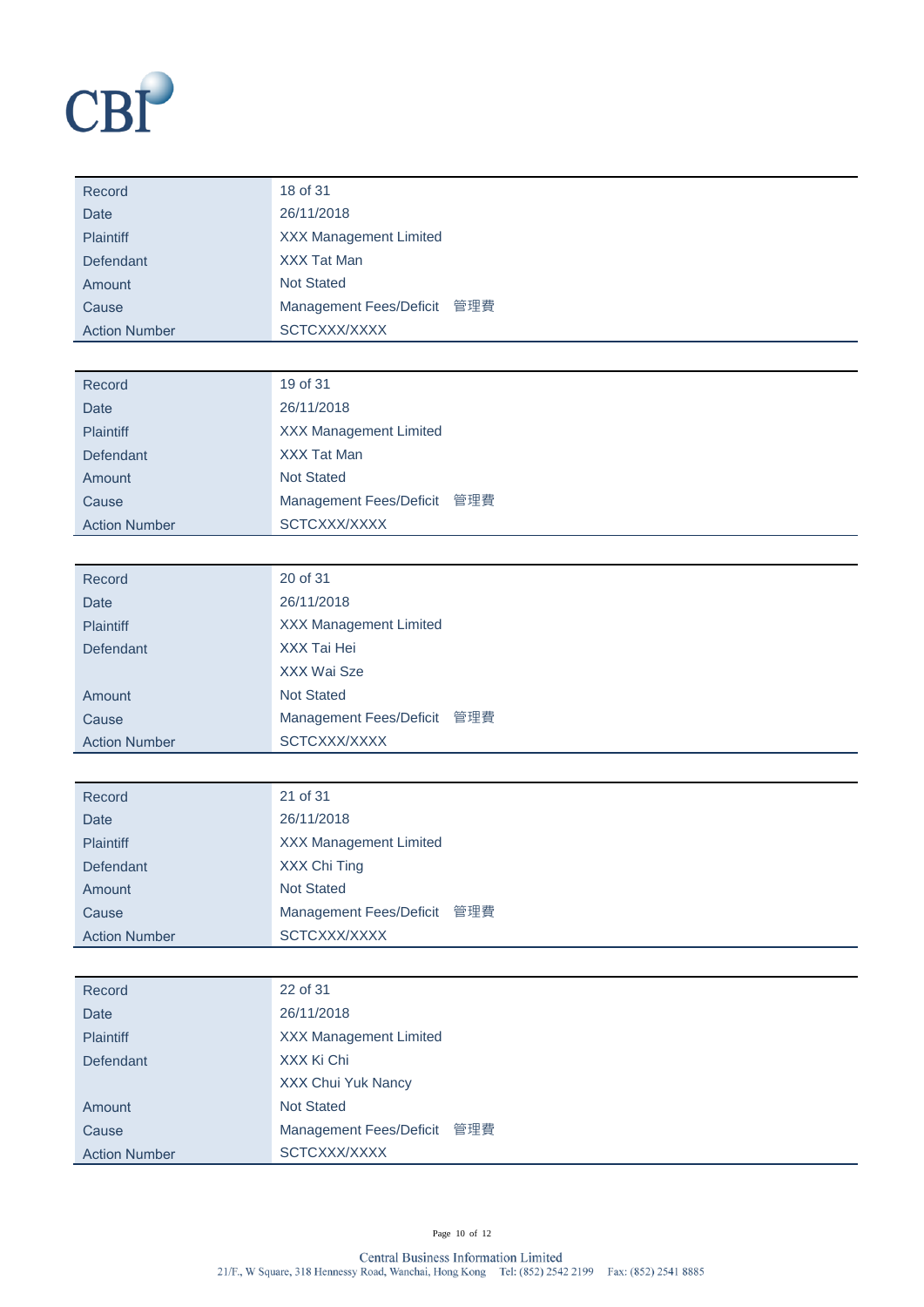

| Record               | 23 of 31                      |  |
|----------------------|-------------------------------|--|
| <b>Date</b>          | 21/11/2018                    |  |
| <b>Plaintiff</b>     | XXX 浩松                        |  |
| Defendant            | <b>XXX Management Limited</b> |  |
|                      | XXX 業主立案法團                    |  |
| Amount               | <b>Not Stated</b>             |  |
| Cause                | Compensation 賠償               |  |
| <b>Action Number</b> | SCTCXXX/XXXX                  |  |

| Record               | 24 of 31                      |
|----------------------|-------------------------------|
| <b>Date</b>          | 28/09/2018                    |
| <b>Plaintiff</b>     | <b>XXX Management Limited</b> |
| Defendant            | XXX Lai Chun                  |
| Amount               | <b>Not Stated</b>             |
| Cause                | Management Fees/Deficit 管理費   |
| <b>Action Number</b> | SCTCXXX/XXXX                  |

| Record               | 25 of 31                      |
|----------------------|-------------------------------|
| Date                 | 28/09/2018                    |
| <b>Plaintiff</b>     | <b>XXX Management Limited</b> |
| Defendant            | <b>XXX Kwok Wing</b>          |
| Amount               | <b>Not Stated</b>             |
| Cause                | Management Fees/Deficit 管理費   |
| <b>Action Number</b> | SCTCXXX/XXXX                  |

| Record               | 26 of 31                      |
|----------------------|-------------------------------|
| Date                 | 28/09/2018                    |
| <b>Plaintiff</b>     | <b>XXX Management Limited</b> |
| Defendant            | XXX Choi Ying                 |
| Amount               | <b>Not Stated</b>             |
| Cause                | Management Fees/Deficit 管理費   |
| <b>Action Number</b> | SCTCXXX/XXXX                  |

| Record               | 27 of 31                      |
|----------------------|-------------------------------|
| <b>Date</b>          | 26/09/2018                    |
| <b>Plaintiff</b>     | <b>XXX Management Limited</b> |
| Defendant            | XXX Ue                        |
|                      | XXX Ka Tsang                  |
| Amount               | <b>Not Stated</b>             |
| Cause                | Management Fees/Deficit 管理費   |
| <b>Action Number</b> | SCTCXXX/XXXX                  |